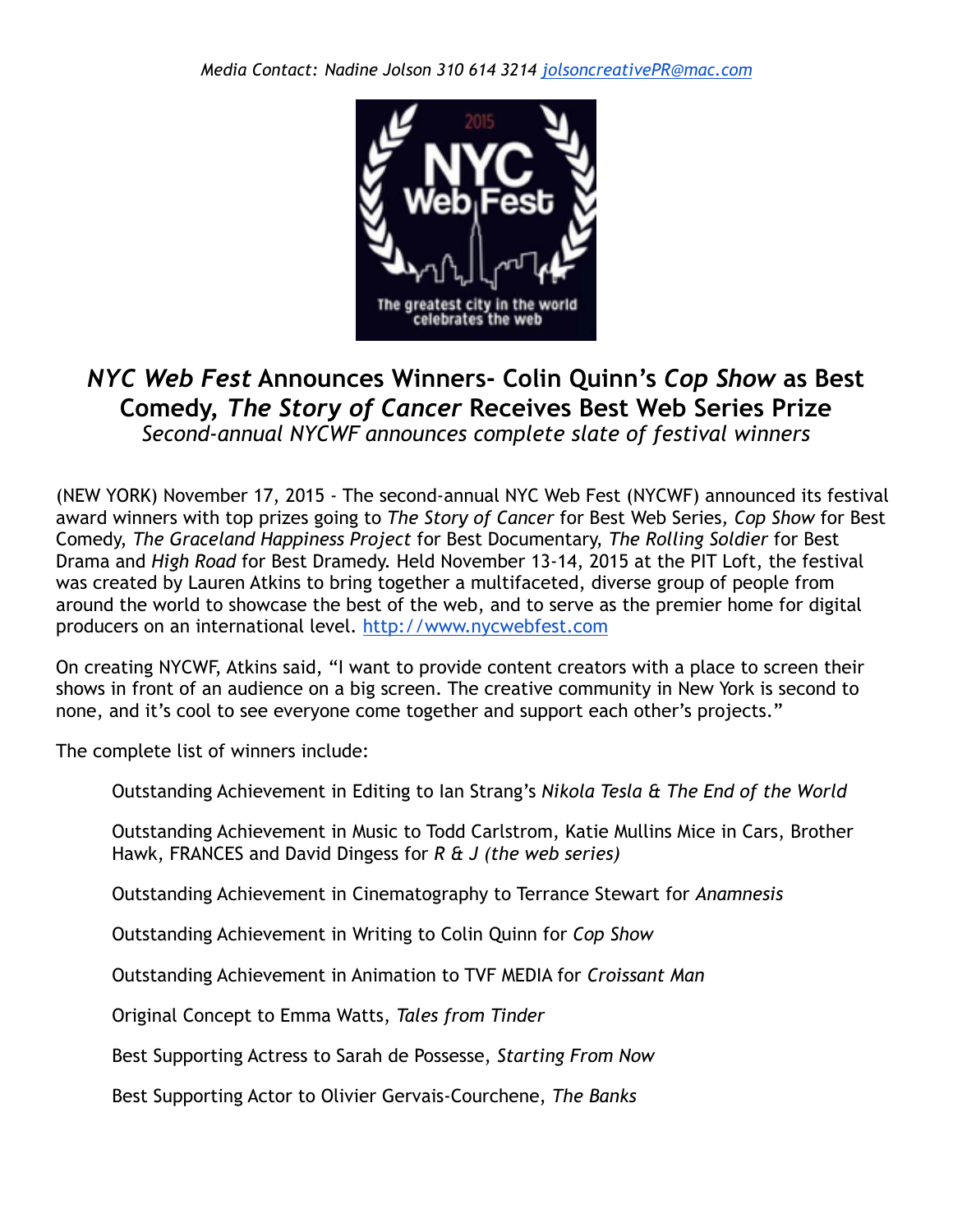Best Ensemble Cast to Linnea Sage, Sarah Seeds, Maddie Nehlen, Noelle Yatauro, Dev Meenagh, Kelsey Lynn Stokes, Lacy Jaeka, Nikki Flemming, G Paul Salvetti, Allie Funk, Kathleen Wise, Cassandre Fiering for *Wildcats*

Best Documentary to *The Graceland Happiness Project*

Best Drama to Tague Films for *The Rolling Soldier*

Best Dramedy to Tomorrowland Sound & Vission, *High Road*

Best Comedy to M.E.G.A. Films, L Studios, Morris S. Levy, Brian Stern and Colin Quinn for *Cop Show*

Special Guest Star to Julie Halston for *The Mentors*

Best Actress to Katie Maguire for *LI Divas*

Best Actor to Julian Klepper, *Free Therapy*

Best Foreign Language Web Series to 4AM, Antonio Micciulla for *Innumerevoli Ombre* (Italy)

Best International Web Series to Tabitha Grove, Elias Campbell, Maxim Gertler-Jaffe to Toronto-based production *World Away*

I love NY award presented by Nameless to Every Dog has its Day Productions for *Downtown Girls*

Outstanding Achievement in Direction to Natasha Kermani for *The Mentors*

Best Web Series to *The Story of Cancer,* Redglass Pictures

With its slogan as "the greatest city in the world celebrates the web," in only its second year, NYCWF has established itself as *the* web fest to watch series produced by newcomers and industry heavyweights. This year's festival screened a total of 93 titles with other highlights including the premiere of Lewis Black's new comedy series *The Mentors* as the closing night feature*.*

Shows that made their festival premiere included Colin Quinn's *Cop Show,* Refinery 29's *Queens of Kings* and *Oldhead,* written and directed by former college basketball star Tony Chennault. This year's Judges included MuchMusic's April Day, TDot TV's Justin Edmead, award-winning Writer/ Director/Producer Jessica Lacombe and Founder and CCO of Nameless, Alexandra Serio.

*Media Contact: Nadine Jolson 310 614 3214 [jolsoncreativePR@mac.com](mailto:jolsoncreativePR@mac.com)*

###

The NYC Web Fest has brought together a multifaceted diverse group of people from around the world to showcase the best of the web. Our goal is to make this festival the premier home for digital producers on an international level. An organic space where creators can showcase their talent, network with other artists, and learn from industry insiders.

Toronto native Lauren Atkins founded NYCWF in 2014, along with April Day, formerly of Canada's MuchMusic Network. Atkins has since added Justin Edmead of Tdot TV, Alexandra Serio of NYCTV (formerly of VICE) and Jessica Lacombe of Blue Slate Digital (formerly of the Tribeca Film Festival) to the jury.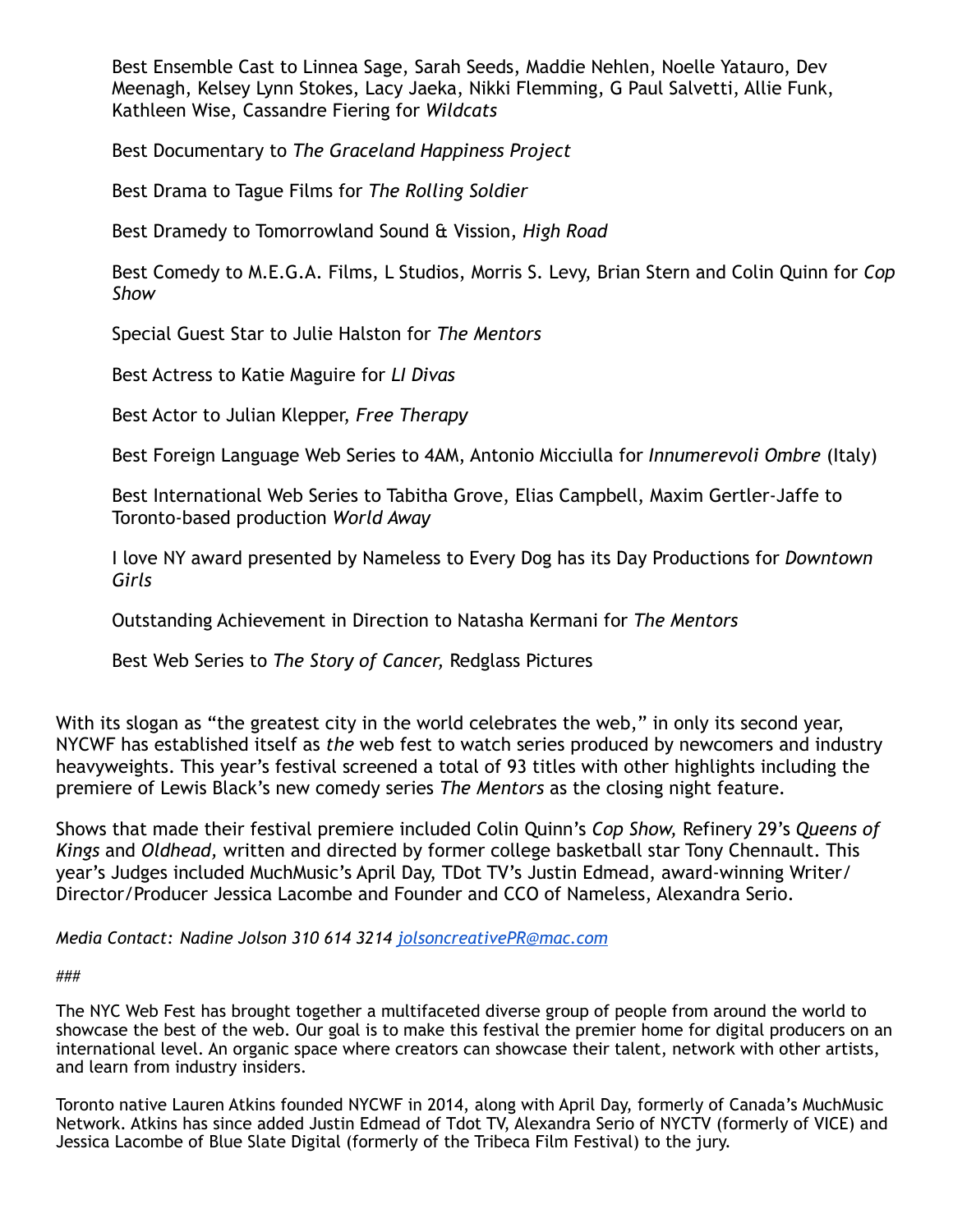## For more information, go to<http://www.nycwebfest.com>



Writer/director John Tague accepting the award for "Best Drama" at the NYC Web Fest Awards ceremony. (Photo by Lindsey Seide of Focuz Fotoz)



Cop Director J.D. Amato, Lauren Atkins, (moderator) Alex Cirillo, producer Morris S. Levy